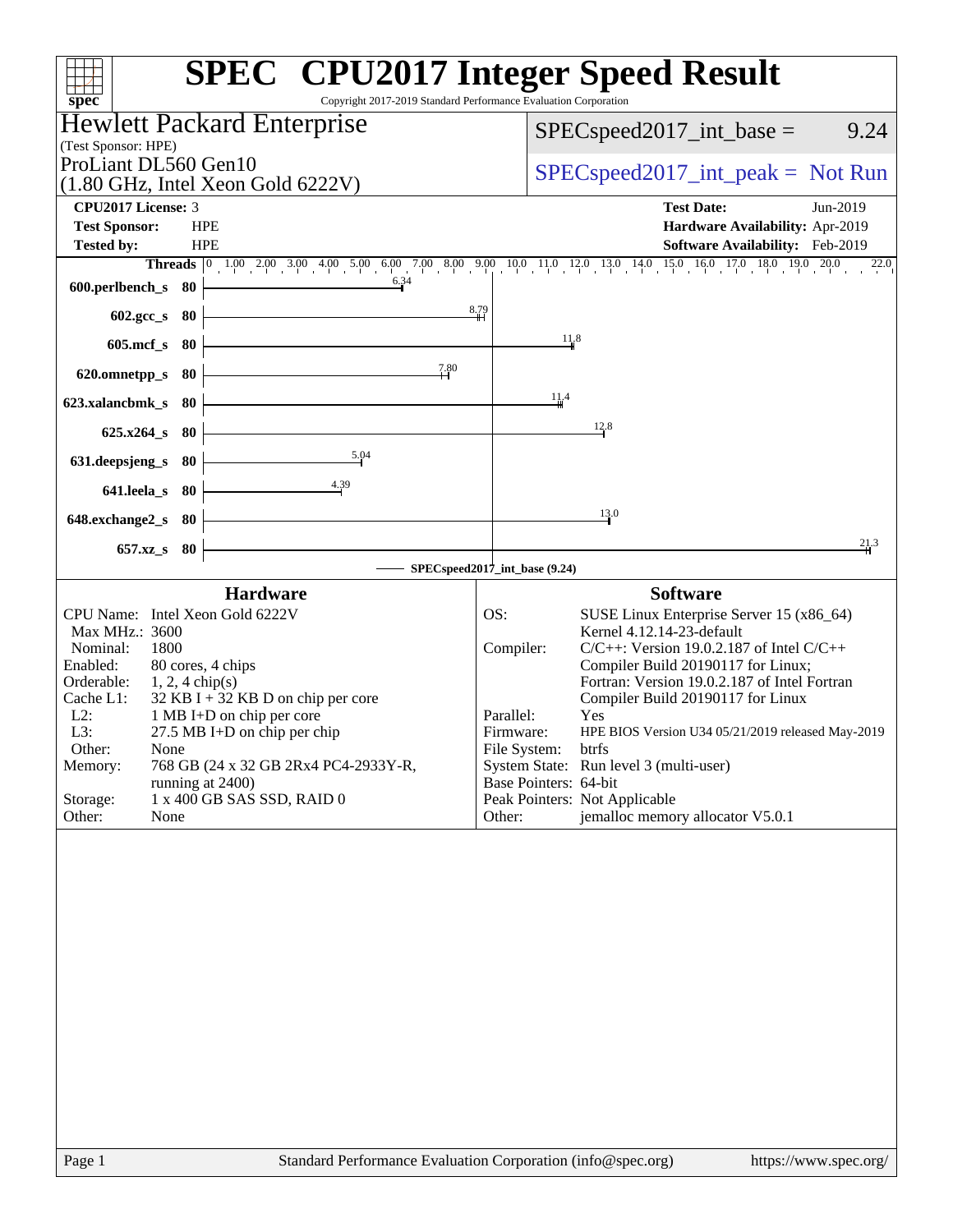

Copyright 2017-2019 Standard Performance Evaluation Corporation

# Hewlett Packard Enterprise

(Test Sponsor: HPE)

(1.80 GHz, Intel Xeon Gold 6222V)

 $SPEC speed2017\_int\_base =$  9.24

# ProLiant DL560 Gen10  $SPEC speed2017\_int\_peak = Not Run$

**[CPU2017 License:](http://www.spec.org/auto/cpu2017/Docs/result-fields.html#CPU2017License)** 3 **[Test Date:](http://www.spec.org/auto/cpu2017/Docs/result-fields.html#TestDate)** Jun-2019 **[Test Sponsor:](http://www.spec.org/auto/cpu2017/Docs/result-fields.html#TestSponsor)** HPE **[Hardware Availability:](http://www.spec.org/auto/cpu2017/Docs/result-fields.html#HardwareAvailability)** Apr-2019 **[Tested by:](http://www.spec.org/auto/cpu2017/Docs/result-fields.html#Testedby)** HPE **[Software Availability:](http://www.spec.org/auto/cpu2017/Docs/result-fields.html#SoftwareAvailability)** Feb-2019

### **[Results Table](http://www.spec.org/auto/cpu2017/Docs/result-fields.html#ResultsTable)**

|                                      | <b>Base</b>    |                |       |                |             | <b>Peak</b>    |       |                |                |              |                |              |                |              |
|--------------------------------------|----------------|----------------|-------|----------------|-------------|----------------|-------|----------------|----------------|--------------|----------------|--------------|----------------|--------------|
| <b>Benchmark</b>                     | <b>Threads</b> | <b>Seconds</b> | Ratio | <b>Seconds</b> | Ratio       | <b>Seconds</b> | Ratio | <b>Threads</b> | <b>Seconds</b> | <b>Ratio</b> | <b>Seconds</b> | <b>Ratio</b> | <b>Seconds</b> | <b>Ratio</b> |
| $600.$ perlbench_s                   | 80             | 281            | 6.32  | 279            | 6.35        | 280            | 6.34  |                |                |              |                |              |                |              |
| $602.\text{gcc}\sspace_{\text{-}S}$  | 80             | 455            | 8.76  | 444            | 8.97        | 453            | 8.79  |                |                |              |                |              |                |              |
| $605$ .mcf s                         | 80             | 400            | 11.8  | 402            | 11.8        | 403            | 11.7  |                |                |              |                |              |                |              |
| 620.omnetpp_s                        | 80             | 214            | 7.60  | 209            | 7.80        | 208            | 7.84  |                |                |              |                |              |                |              |
| 623.xalancbmk s                      | 80             | 125            | 11.3  | 124            | 11.4        | 124            | 11.5  |                |                |              |                |              |                |              |
| 625.x264 s                           | 80             | 138            | 12.8  | 138            | 12.8        | 138            | 12.8  |                |                |              |                |              |                |              |
| 631.deepsjeng_s                      | 80             | 285            | 5.03  | 284            | 5.04        | 285            | 5.04  |                |                |              |                |              |                |              |
| $641$ .leela_s                       | 80             | 389            | 4.39  | 389            | 4.39        | 389            | 4.39  |                |                |              |                |              |                |              |
| 648.exchange2_s                      | 80             | 227            | 12.9  | 227            | <b>13.0</b> | 227            | 13.0  |                |                |              |                |              |                |              |
| $657.xz$ s                           | 80             | 290            | 21.3  | 291            | 21.3        | 292            | 21.2  |                |                |              |                |              |                |              |
| $SPECspeed2017\_int\_base =$<br>9.24 |                |                |       |                |             |                |       |                |                |              |                |              |                |              |

**[SPECspeed2017\\_int\\_peak =](http://www.spec.org/auto/cpu2017/Docs/result-fields.html#SPECspeed2017intpeak) Not Run**

Results appear in the [order in which they were run.](http://www.spec.org/auto/cpu2017/Docs/result-fields.html#RunOrder) Bold underlined text [indicates a median measurement.](http://www.spec.org/auto/cpu2017/Docs/result-fields.html#Median)

#### **[Operating System Notes](http://www.spec.org/auto/cpu2017/Docs/result-fields.html#OperatingSystemNotes)**

 Stack size set to unlimited using "ulimit -s unlimited" Transparent Huge Pages enabled by default Prior to runcpu invocation Filesystem page cache synced and cleared with: sync; echo 3> /proc/sys/vm/drop\_caches

### **[General Notes](http://www.spec.org/auto/cpu2017/Docs/result-fields.html#GeneralNotes)**

Environment variables set by runcpu before the start of the run: KMP\_AFFINITY = "granularity=fine,compact" LD\_LIBRARY\_PATH = "/home/cpu2017\_u2/lib/ia32:/home/cpu2017\_u2/lib/intel64: /home/cpu2017\_u2/je5.0.1-32:/home/cpu2017\_u2/je5.0.1-64" OMP\_STACKSIZE = "192M" Binaries compiled on a system with 1x Intel Core i9-7900X CPU + 32GB RAM memory using Redhat Enterprise Linux 7.5 NA: The test sponsor attests, as of date of publication, that CVE-2017-5754 (Meltdown) is mitigated in the system as tested and documented. Yes: The test sponsor attests, as of date of publication, that CVE-2017-5753 (Spectre variant 1) is mitigated in the system as tested and documented. Yes: The test sponsor attests, as of date of publication, that CVE-2017-5715 (Spectre variant 2) is mitigated in the system as tested and documented. jemalloc, a general purpose malloc implementation built with the RedHat Enterprise 7.5, and the system compiler gcc 4.8.5 sources available from jemalloc.net or<https://github.com/jemalloc/jemalloc/releases>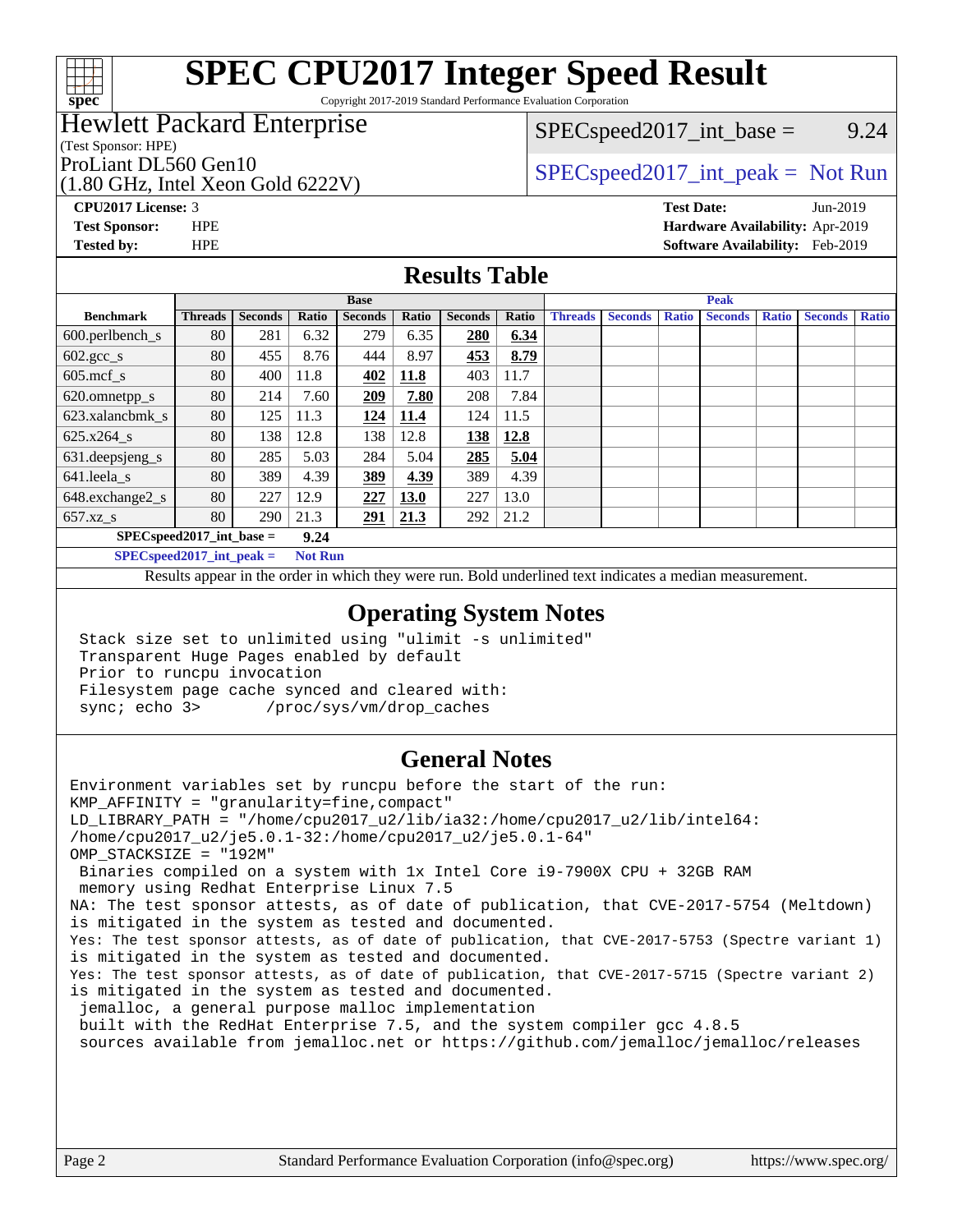## **[SPEC CPU2017 Integer Speed Result](http://www.spec.org/auto/cpu2017/Docs/result-fields.html#SPECCPU2017IntegerSpeedResult)** Copyright 2017-2019 Standard Performance Evaluation Corporation

## Hewlett Packard Enterprise

 $SPEC speed2017\_int\_base =$  9.24

#### (Test Sponsor: HPE)

(1.80 GHz, Intel Xeon Gold 6222V)

ProLiant DL560 Gen10  $SPEC speed2017\_int\_peak = Not Run$ 

**[spec](http://www.spec.org/)**

 $+\hskip -1.5pt +\hskip -1.5pt +$ 

**[CPU2017 License:](http://www.spec.org/auto/cpu2017/Docs/result-fields.html#CPU2017License)** 3 **[Test Date:](http://www.spec.org/auto/cpu2017/Docs/result-fields.html#TestDate)** Jun-2019 **[Test Sponsor:](http://www.spec.org/auto/cpu2017/Docs/result-fields.html#TestSponsor)** HPE **[Hardware Availability:](http://www.spec.org/auto/cpu2017/Docs/result-fields.html#HardwareAvailability)** Apr-2019 **[Tested by:](http://www.spec.org/auto/cpu2017/Docs/result-fields.html#Testedby)** HPE **[Software Availability:](http://www.spec.org/auto/cpu2017/Docs/result-fields.html#SoftwareAvailability)** Feb-2019

### **[Platform Notes](http://www.spec.org/auto/cpu2017/Docs/result-fields.html#PlatformNotes)**

Page 3 Standard Performance Evaluation Corporation [\(info@spec.org\)](mailto:info@spec.org) <https://www.spec.org/> BIOS Configuration: Hyper-Threading set to Disabled Thermal Configuration set to Maximum Cooling Memory Patrol Scrubbing set to Disabled LLC Prefetch set to Enabled LLC Dead Line Allocation set to Disabled Enhanced Processor Performance set to Enabled Workload Profile set to General Peak Frequency Compute Minimum Processor Idle Power Core C-State set to C1E State Energy/Performance Bias set to Balanced Power Workload Profile set to Custom Numa Group Size Optimization set to Flat Advanced Memory Protection set to Advanced ECC Sysinfo program /home/cpu2017\_u2/bin/sysinfo Rev: r5974 of 2018-05-19 9bcde8f2999c33d61f64985e45859ea9 running on linux-erfc Thu Jun 20 11:20:52 2019 SUT (System Under Test) info as seen by some common utilities. For more information on this section, see <https://www.spec.org/cpu2017/Docs/config.html#sysinfo> From /proc/cpuinfo model name : Intel(R) Xeon(R) Gold 6222V CPU @ 1.80GHz 4 "physical id"s (chips) 80 "processors" cores, siblings (Caution: counting these is hw and system dependent. The following excerpts from /proc/cpuinfo might not be reliable. Use with caution.) cpu cores : 20 siblings : 20 physical 0: cores 0 1 2 3 4 8 9 10 11 12 16 17 18 19 20 24 25 26 27 28 physical 1: cores 0 1 2 3 4 8 9 10 11 12 16 17 18 19 20 24 25 26 27 28 physical 2: cores 0 1 2 3 4 8 9 10 11 12 16 17 18 19 20 24 25 26 27 28 physical 3: cores 0 1 2 3 4 8 9 10 11 12 16 17 18 19 20 24 25 26 27 28 From lscpu: Architecture: x86\_64 CPU op-mode(s): 32-bit, 64-bit Byte Order: Little Endian  $CPU(s):$  80 On-line CPU(s) list: 0-79 Thread(s) per core: 1 Core(s) per socket: 20 Socket(s): 4 NUMA node(s): 4 Vendor ID: GenuineIntel CPU family: 6 Model: 85 **(Continued on next page)**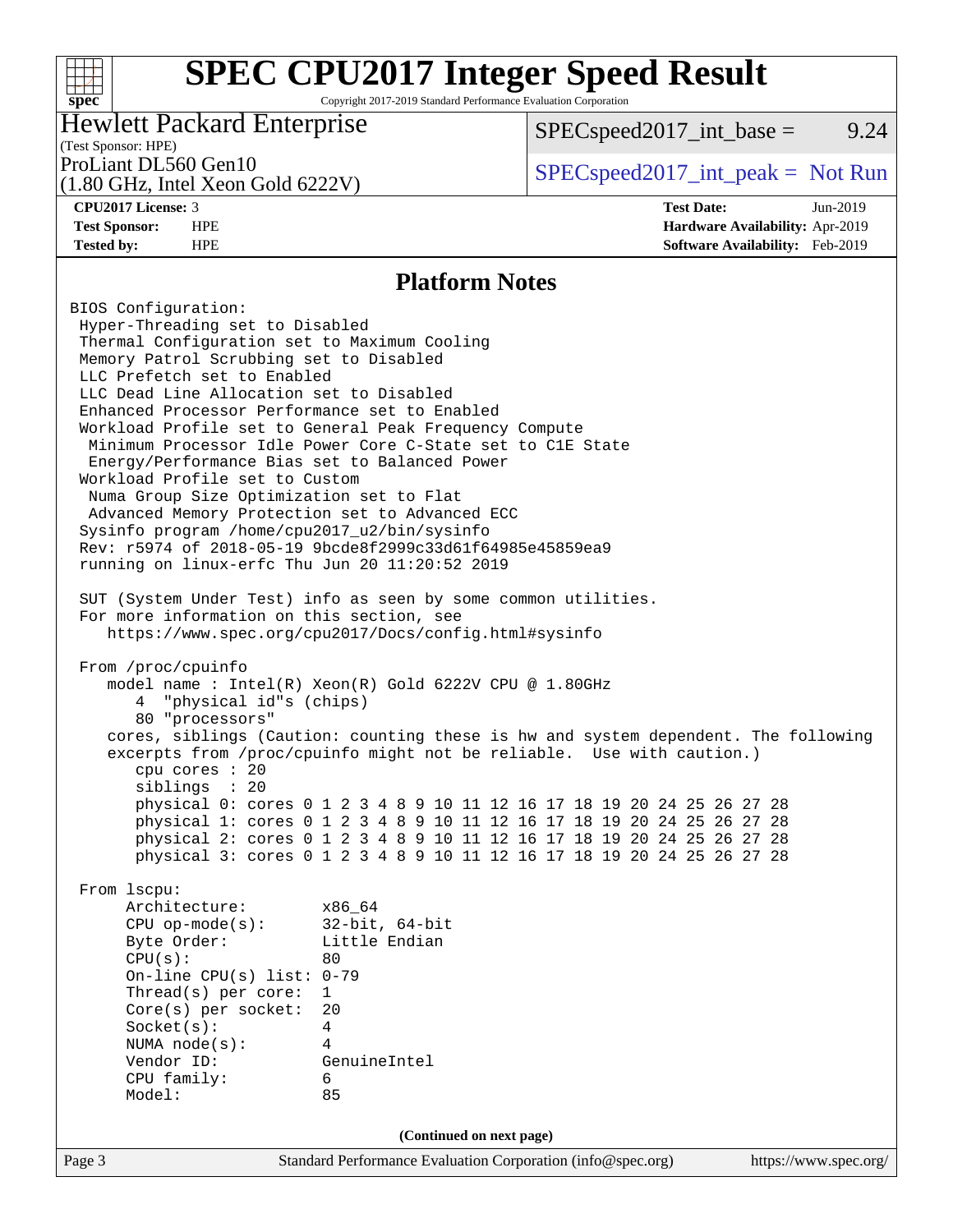

Copyright 2017-2019 Standard Performance Evaluation Corporation

## Hewlett Packard Enterprise

 $SPEC speed2017\_int\_base =$  9.24

(Test Sponsor: HPE) (1.80 GHz, Intel Xeon Gold 6222V)

ProLiant DL560 Gen10  $SPEC speed2017\_int\_peak = Not Run$ 

#### **[CPU2017 License:](http://www.spec.org/auto/cpu2017/Docs/result-fields.html#CPU2017License)** 3 **[Test Date:](http://www.spec.org/auto/cpu2017/Docs/result-fields.html#TestDate)** Jun-2019 **[Test Sponsor:](http://www.spec.org/auto/cpu2017/Docs/result-fields.html#TestSponsor)** HPE **[Hardware Availability:](http://www.spec.org/auto/cpu2017/Docs/result-fields.html#HardwareAvailability)** Apr-2019 **[Tested by:](http://www.spec.org/auto/cpu2017/Docs/result-fields.html#Testedby)** HPE **[Software Availability:](http://www.spec.org/auto/cpu2017/Docs/result-fields.html#SoftwareAvailability)** Feb-2019

#### **[Platform Notes \(Continued\)](http://www.spec.org/auto/cpu2017/Docs/result-fields.html#PlatformNotes)**

Page 4 Standard Performance Evaluation Corporation [\(info@spec.org\)](mailto:info@spec.org) <https://www.spec.org/> Model name: Intel(R) Xeon(R) Gold 6222V CPU @ 1.80GHz Stepping: 7 CPU MHz: 1800.000 BogoMIPS: 3600.00 Virtualization: VT-x L1d cache: 32K L1i cache: 32K L2 cache: 1024K L3 cache: 28160K NUMA node0 CPU(s): 0-19 NUMA node1 CPU(s): 20-39 NUMA node2 CPU(s): 40-59 NUMA node3 CPU(s): 60-79 Flags: fpu vme de pse tsc msr pae mce cx8 apic sep mtrr pge mca cmov pat pse36 clflush dts acpi mmx fxsr sse sse2 ss ht tm pbe syscall nx pdpe1gb rdtscp lm constant\_tsc art arch\_perfmon pebs bts rep\_good nopl xtopology nonstop\_tsc cpuid aperfmperf tsc\_known\_freq pni pclmulqdq dtes64 monitor ds\_cpl vmx smx est tm2 ssse3 sdbg fma cx16 xtpr pdcm pcid dca sse4\_1 sse4\_2 x2apic movbe popcnt tsc\_deadline\_timer aes xsave avx f16c rdrand lahf\_lm abm 3dnowprefetch cpuid\_fault epb cat\_l3 cdp\_l3 invpcid\_single intel\_ppin mba tpr\_shadow vnmi flexpriority ept vpid fsgsbase tsc\_adjust bmi1 hle avx2 smep bmi2 erms invpcid rtm cqm mpx rdt\_a avx512f avx512dq rdseed adx smap clflushopt clwb intel\_pt avx512cd avx512bw avx512vl xsaveopt xsavec xgetbv1 xsaves cqm\_llc cqm\_occup\_llc cqm\_mbm\_total cqm\_mbm\_local ibpb ibrs stibp dtherm ida arat pln pts pku ospke avx512\_vnni arch\_capabilities ssbd /proc/cpuinfo cache data cache size : 28160 KB From numactl --hardware WARNING: a numactl 'node' might or might not correspond to a physical chip. available: 4 nodes (0-3) node 0 cpus: 0 1 2 3 4 5 6 7 8 9 10 11 12 13 14 15 16 17 18 19 node 0 size: 193088 MB node 0 free: 192624 MB node 1 cpus: 20 21 22 23 24 25 26 27 28 29 30 31 32 33 34 35 36 37 38 39 node 1 size: 193532 MB node 1 free: 193271 MB node 2 cpus: 40 41 42 43 44 45 46 47 48 49 50 51 52 53 54 55 56 57 58 59 node 2 size: 193532 MB node 2 free: 193368 MB node 3 cpus: 60 61 62 63 64 65 66 67 68 69 70 71 72 73 74 75 76 77 78 79 node 3 size: 193530 MB node 3 free: 193373 MB node distances: node 0 1 2 3 0: 10 21 21 21 1: 21 10 21 21 **(Continued on next page)**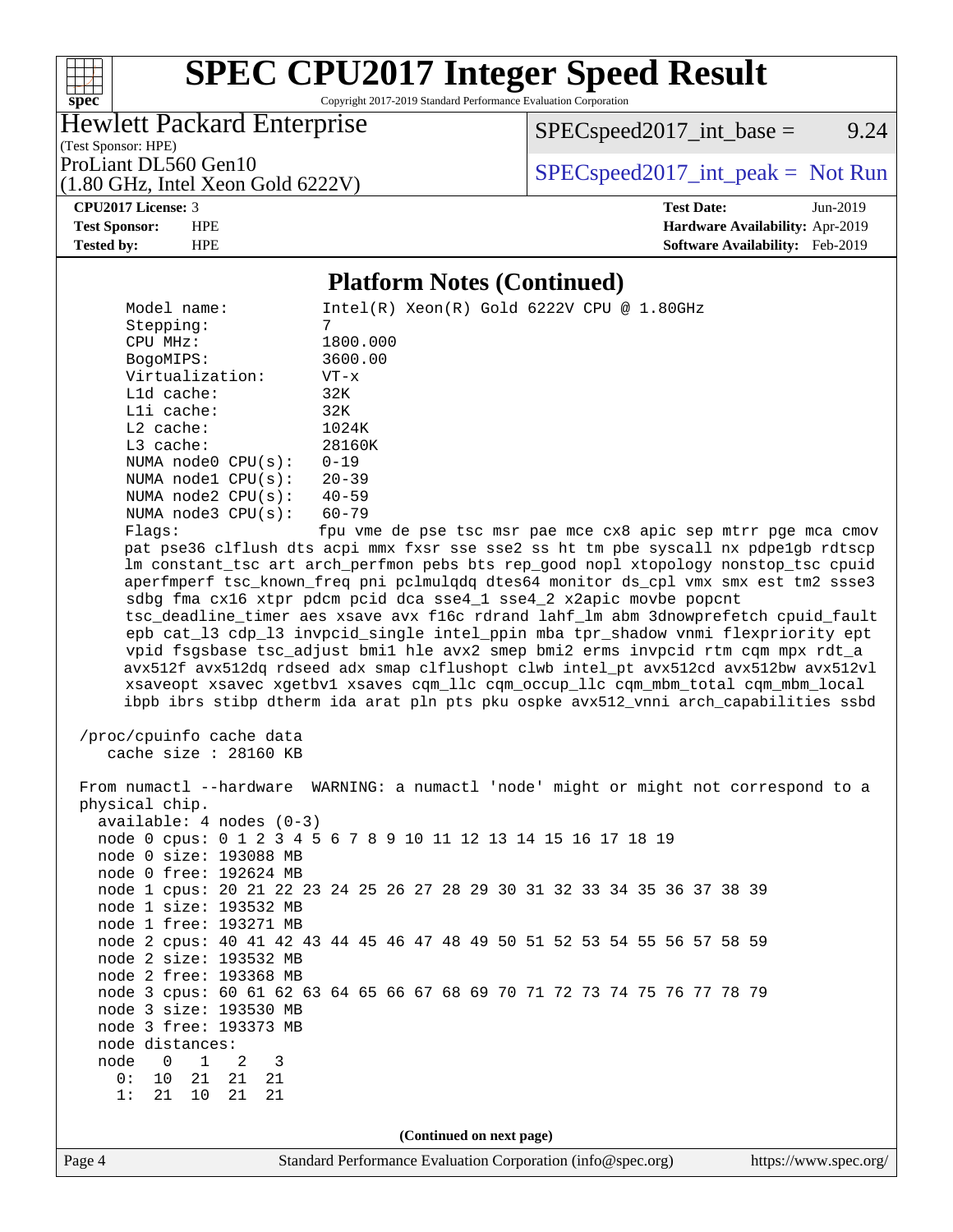#### **[SPEC CPU2017 Integer Speed Result](http://www.spec.org/auto/cpu2017/Docs/result-fields.html#SPECCPU2017IntegerSpeedResult)**  $+\ +$ Copyright 2017-2019 Standard Performance Evaluation Corporation **[spec](http://www.spec.org/)** Hewlett Packard Enterprise  $SPEC speed2017\_int\_base =$  9.24 (Test Sponsor: HPE) ProLiant DL560 Gen10  $SPEC speed2017\_int\_peak = Not Run$ (1.80 GHz, Intel Xeon Gold 6222V) **[CPU2017 License:](http://www.spec.org/auto/cpu2017/Docs/result-fields.html#CPU2017License)** 3 **[Test Date:](http://www.spec.org/auto/cpu2017/Docs/result-fields.html#TestDate)** Jun-2019 **[Test Sponsor:](http://www.spec.org/auto/cpu2017/Docs/result-fields.html#TestSponsor)** HPE **[Hardware Availability:](http://www.spec.org/auto/cpu2017/Docs/result-fields.html#HardwareAvailability)** Apr-2019 **[Tested by:](http://www.spec.org/auto/cpu2017/Docs/result-fields.html#Testedby)** HPE **[Software Availability:](http://www.spec.org/auto/cpu2017/Docs/result-fields.html#SoftwareAvailability)** Feb-2019 **[Platform Notes \(Continued\)](http://www.spec.org/auto/cpu2017/Docs/result-fields.html#PlatformNotes)** 2: 21 21 10 21 3: 21 21 21 10 From /proc/meminfo MemTotal: 792251084 kB HugePages\_Total: 0 Hugepagesize: 2048 kB From /etc/\*release\* /etc/\*version\* os-release: NAME="SLES" VERSION="15" VERSION\_ID="15" PRETTY\_NAME="SUSE Linux Enterprise Server 15" ID="sles" ID\_LIKE="suse" ANSI\_COLOR="0;32" CPE\_NAME="cpe:/o:suse:sles:15" uname -a: Linux linux-erfc 4.12.14-23-default #1 SMP Tue May 29 21:04:44 UTC 2018 (cd0437b) x86\_64 x86\_64 x86\_64 GNU/Linux Kernel self-reported vulnerability status: CVE-2017-5754 (Meltdown): Not affected CVE-2017-5753 (Spectre variant 1): Mitigation: \_\_user pointer sanitization CVE-2017-5715 (Spectre variant 2): Mitigation: Indirect Branch Restricted Speculation, IBPB, IBRS\_FW run-level 3 Jun 20 11:18 SPEC is set to: /home/cpu2017\_u2 Filesystem Type Size Used Avail Use% Mounted on /dev/sda2 btrfs 371G 133G 237G 36% /home Additional information from dmidecode follows. WARNING: Use caution when you interpret this section. The 'dmidecode' program reads system data which is "intended to allow hardware to be accurately determined", but the intent may not be met, as there are frequent changes to hardware, firmware, and the "DMTF SMBIOS" standard. BIOS HPE U34 05/21/2019 Memory: 24x UNKNOWN NOT AVAILABLE 24x UNKNOWN NOT AVAILABLE 32 GB 2 rank 2933, configured at 2400 (End of data from sysinfo program)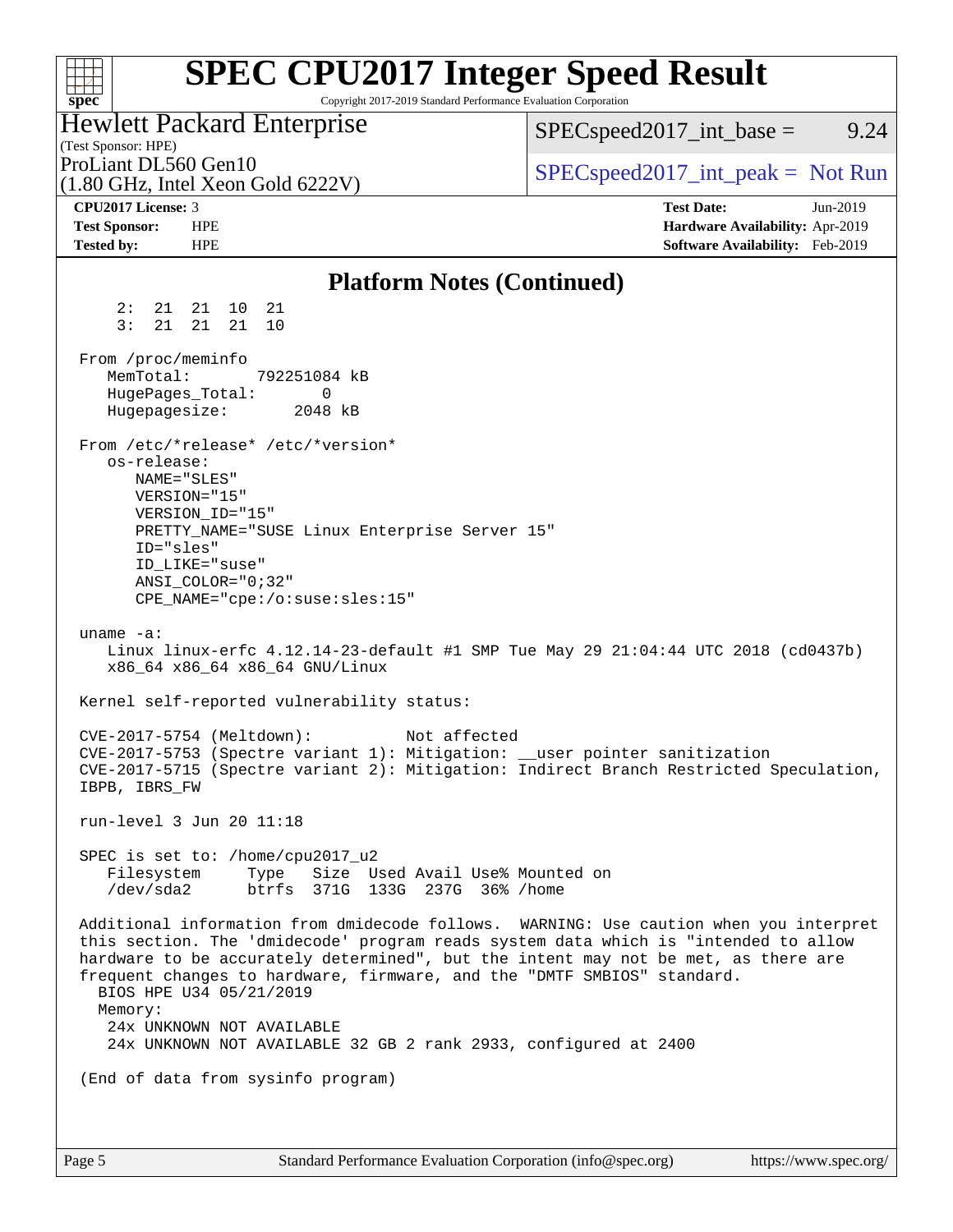| SI | DЕ |  |
|----|----|--|

Copyright 2017-2019 Standard Performance Evaluation Corporation

# Hewlett Packard Enterprise

 $SPEC speed2017\_int\_base =$  9.24

#### (Test Sponsor: HPE)

(1.80 GHz, Intel Xeon Gold 6222V)

ProLiant DL560 Gen10  $SPEC speed2017\_int\_peak = Not Run$ 

**[Tested by:](http://www.spec.org/auto/cpu2017/Docs/result-fields.html#Testedby)** HPE **[Software Availability:](http://www.spec.org/auto/cpu2017/Docs/result-fields.html#SoftwareAvailability)** Feb-2019

**[CPU2017 License:](http://www.spec.org/auto/cpu2017/Docs/result-fields.html#CPU2017License)** 3 **[Test Date:](http://www.spec.org/auto/cpu2017/Docs/result-fields.html#TestDate)** Jun-2019 **[Test Sponsor:](http://www.spec.org/auto/cpu2017/Docs/result-fields.html#TestSponsor)** HPE **[Hardware Availability:](http://www.spec.org/auto/cpu2017/Docs/result-fields.html#HardwareAvailability)** Apr-2019

## **[Compiler Version Notes](http://www.spec.org/auto/cpu2017/Docs/result-fields.html#CompilerVersionNotes)**

| 600.perlbench $s(base)$ 602.qcc $s(base)$ 605.mcf $s(base)$ 625.x264 $s(base)$<br>CC.<br>$657.xx$ s(base)                                                                              |
|----------------------------------------------------------------------------------------------------------------------------------------------------------------------------------------|
| Intel(R) C Intel(R) 64 Compiler for applications running on Intel(R) 64,<br>Version 19.0.2.187 Build 20190117<br>Copyright (C) 1985-2019 Intel Corporation. All rights reserved.       |
| CXXC 620.omnetpp $s(base)$ 623.xalancbmk $s(base)$ 631.deepsjeng $s(base)$<br>$641.$ leela $s(base)$                                                                                   |
| Intel(R) $C++$ Intel(R) 64 Compiler for applications running on Intel(R) 64,<br>Version 19.0.2.187 Build 20190117<br>Copyright (C) 1985-2019 Intel Corporation. All rights reserved.   |
| 648.exchange2 s(base)<br>FC.                                                                                                                                                           |
| Intel(R) Fortran Intel(R) 64 Compiler for applications running on Intel(R)<br>64, Version 19.0.2.187 Build 20190117<br>Copyright (C) 1985-2019 Intel Corporation. All rights reserved. |

# **[Base Compiler Invocation](http://www.spec.org/auto/cpu2017/Docs/result-fields.html#BaseCompilerInvocation)**

[C benchmarks](http://www.spec.org/auto/cpu2017/Docs/result-fields.html#Cbenchmarks): [icc -m64 -std=c11](http://www.spec.org/cpu2017/results/res2019q3/cpu2017-20190625-15710.flags.html#user_CCbase_intel_icc_64bit_c11_33ee0cdaae7deeeab2a9725423ba97205ce30f63b9926c2519791662299b76a0318f32ddfffdc46587804de3178b4f9328c46fa7c2b0cd779d7a61945c91cd35)

[C++ benchmarks:](http://www.spec.org/auto/cpu2017/Docs/result-fields.html#CXXbenchmarks) [icpc -m64](http://www.spec.org/cpu2017/results/res2019q3/cpu2017-20190625-15710.flags.html#user_CXXbase_intel_icpc_64bit_4ecb2543ae3f1412ef961e0650ca070fec7b7afdcd6ed48761b84423119d1bf6bdf5cad15b44d48e7256388bc77273b966e5eb805aefd121eb22e9299b2ec9d9)

[Fortran benchmarks](http://www.spec.org/auto/cpu2017/Docs/result-fields.html#Fortranbenchmarks): [ifort -m64](http://www.spec.org/cpu2017/results/res2019q3/cpu2017-20190625-15710.flags.html#user_FCbase_intel_ifort_64bit_24f2bb282fbaeffd6157abe4f878425411749daecae9a33200eee2bee2fe76f3b89351d69a8130dd5949958ce389cf37ff59a95e7a40d588e8d3a57e0c3fd751)

# **[Base Portability Flags](http://www.spec.org/auto/cpu2017/Docs/result-fields.html#BasePortabilityFlags)**

 600.perlbench\_s: [-DSPEC\\_LP64](http://www.spec.org/cpu2017/results/res2019q3/cpu2017-20190625-15710.flags.html#b600.perlbench_s_basePORTABILITY_DSPEC_LP64) [-DSPEC\\_LINUX\\_X64](http://www.spec.org/cpu2017/results/res2019q3/cpu2017-20190625-15710.flags.html#b600.perlbench_s_baseCPORTABILITY_DSPEC_LINUX_X64) 602.gcc\_s: [-DSPEC\\_LP64](http://www.spec.org/cpu2017/results/res2019q3/cpu2017-20190625-15710.flags.html#suite_basePORTABILITY602_gcc_s_DSPEC_LP64) 605.mcf\_s: [-DSPEC\\_LP64](http://www.spec.org/cpu2017/results/res2019q3/cpu2017-20190625-15710.flags.html#suite_basePORTABILITY605_mcf_s_DSPEC_LP64) 620.omnetpp\_s: [-DSPEC\\_LP64](http://www.spec.org/cpu2017/results/res2019q3/cpu2017-20190625-15710.flags.html#suite_basePORTABILITY620_omnetpp_s_DSPEC_LP64)

**(Continued on next page)**

Page 6 Standard Performance Evaluation Corporation [\(info@spec.org\)](mailto:info@spec.org) <https://www.spec.org/>